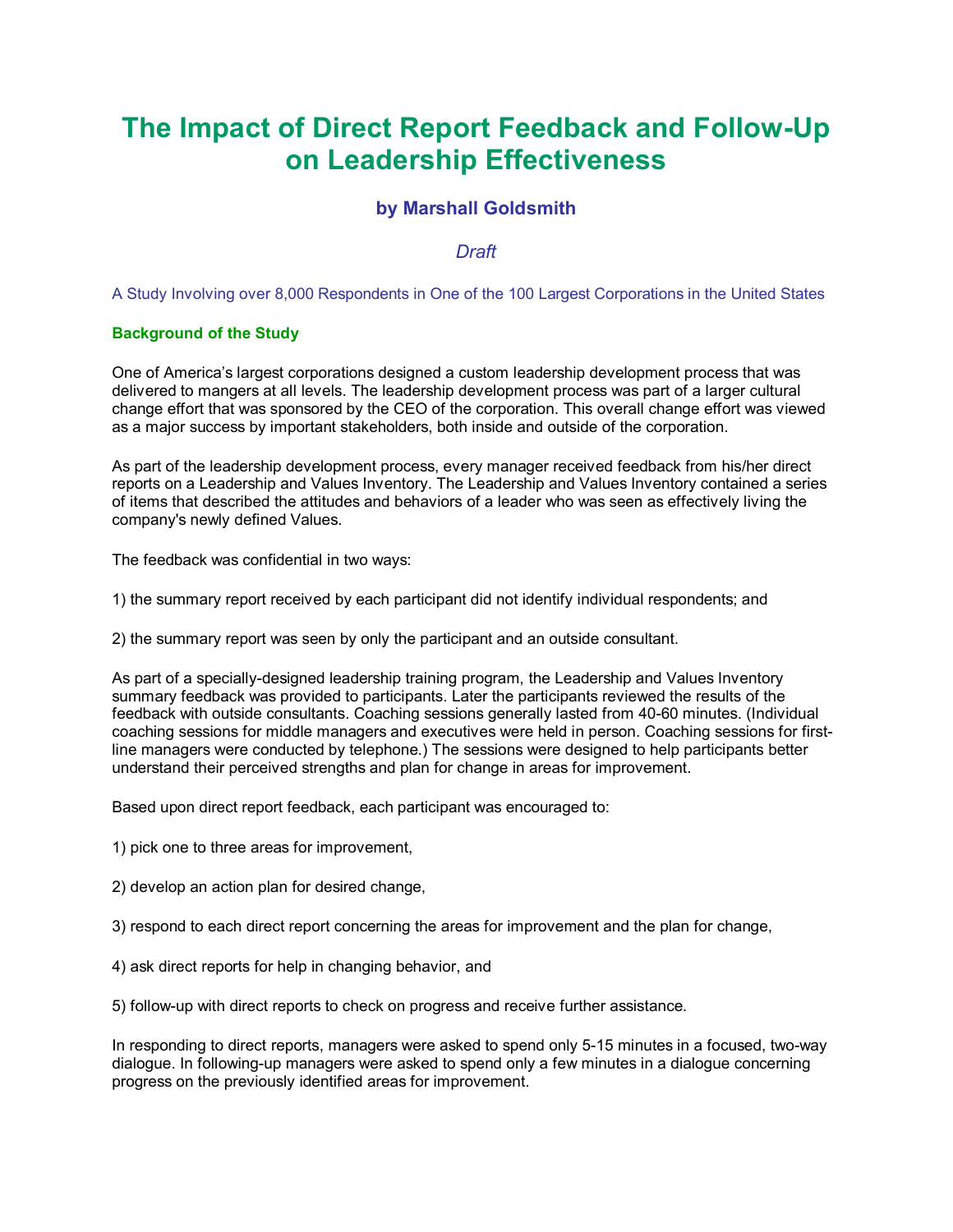Approximately eighteen months after initially providing feedback, direct reports were asked to again provide feedback to their managers using the Leadership and Values Inventory.

Three additional questions were added to the Inventory concerning:

1) their manager's degree of change in leadership effectiveness,

2) whether or not their manager responded to previous feedback, and

3) their manager's degree of follow-up (see Exhibit A).

### **Exhibit A:**

| Please complete this section only if this person received prior leadership inventory feedback from you.                                                                                                                                                                                                                        |                |                 |           |             |                |      |      |
|--------------------------------------------------------------------------------------------------------------------------------------------------------------------------------------------------------------------------------------------------------------------------------------------------------------------------------|----------------|-----------------|-----------|-------------|----------------|------|------|
| MEASURING CHANGE AND EVALUATING FOLLOW-UP                                                                                                                                                                                                                                                                                      |                |                 |           |             |                |      |      |
| 1. Do you feel this individual has become more effective (or less effective) as a leader in the past year? (Please<br>rate this person on his/her effectiveness concerning aspects of leadership she/he can control. Please do not<br>consider environmental or organizational factors that are beyond this person's control.) |                |                 |           |             |                |      |      |
| (Circle one)                                                                                                                                                                                                                                                                                                                   |                |                 |           |             |                |      |      |
|                                                                                                                                                                                                                                                                                                                                | Less Effective |                 | No Change |             | More Effective |      |      |
|                                                                                                                                                                                                                                                                                                                                | $-3$           | $-2$ and $\sim$ | $-1$      | $\mathbf 0$ | $+1$           | $+2$ | $+3$ |
| 2. Did this person discuss what she/he learned from his/her previous leadership inventory feedback with you?                                                                                                                                                                                                                   |                |                 |           |             |                |      |      |
| Yes                                                                                                                                                                                                                                                                                                                            |                |                 |           |             |                |      |      |
| No                                                                                                                                                                                                                                                                                                                             |                |                 |           |             |                |      |      |
| 3. How has this person followed-up with you on areas that he/she has been trying to improve?<br>(Please check one.)                                                                                                                                                                                                            |                |                 |           |             |                |      |      |
| 5-Consistent (Periodic) Follow-Up                                                                                                                                                                                                                                                                                              |                |                 |           |             |                |      |      |
| 4-Frequent Follow-Up                                                                                                                                                                                                                                                                                                           |                |                 |           |             |                |      |      |
| 3-Some Follow-Up                                                                                                                                                                                                                                                                                                               |                |                 |           |             |                |      |      |
| 2-Little Follow-Up                                                                                                                                                                                                                                                                                                             |                |                 |           |             |                |      |      |
| 1-No Perceptible Follow-Up                                                                                                                                                                                                                                                                                                     |                |                 |           |             |                |      |      |

## **Findings on Responding and Following-Up**

A total of 8,208 direct reports answered the three questions on Exhibit A. This number is lower than the total number of employees in the company for three primary reasons: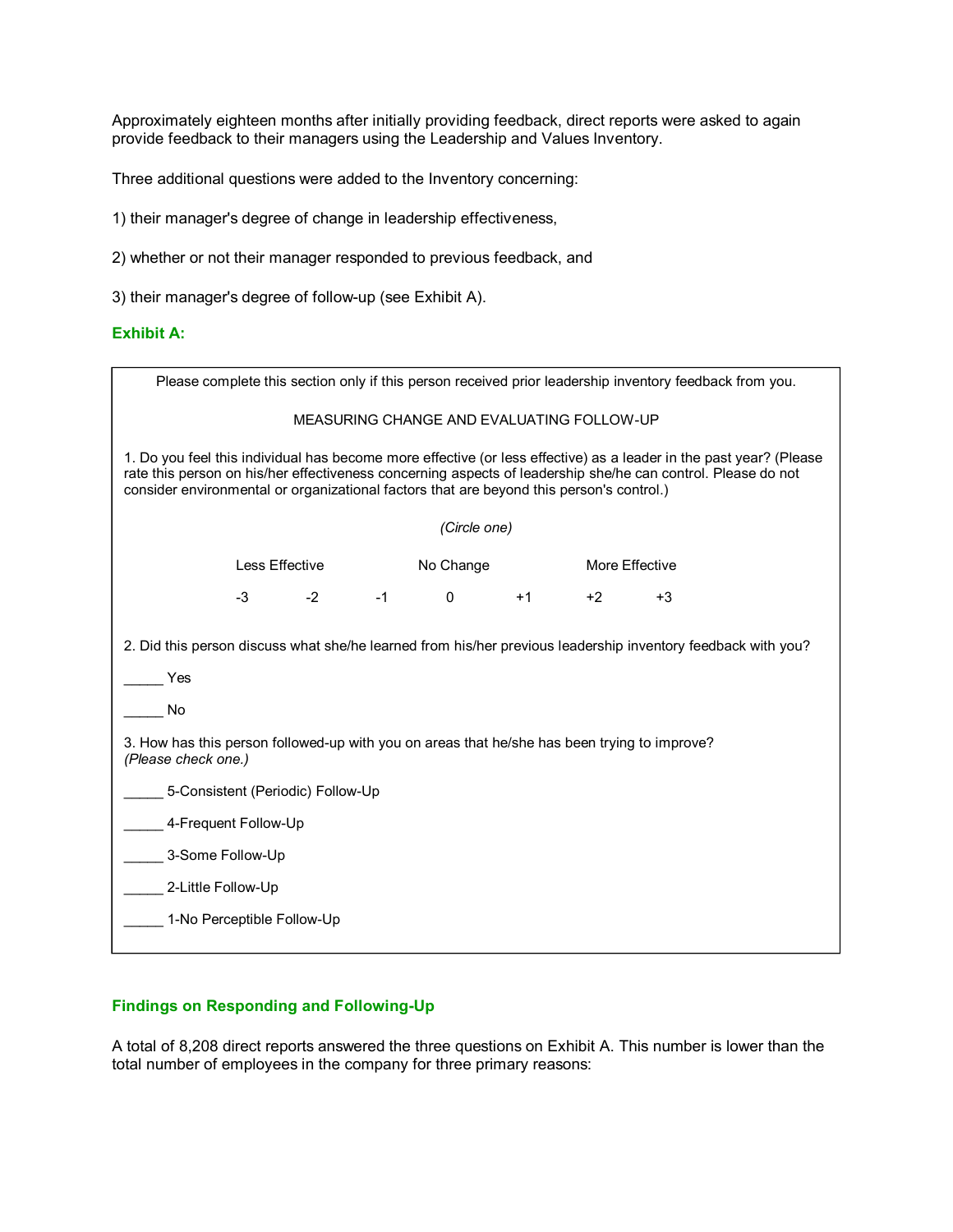1) the company had been involved in a major re-organization process and many direct reports had changed managers within the past 18 months;

2) a minimum of three direct reports were needed to receive feedback (for confidentiality) and some managers had fewer than three direct reports; and

3) some direct reports (for experimental reasons) answered the same questions using different scales.\*

The results of the study showed the huge majority of participant managers (81%) were perceived as responding to their direct reports and/or doing at least a "little follow-up". More than half of the managers (58%) were rated in the "some", "frequent" or "consistent" follow-up categories (see Exhibit B). On the other hand, 19% of the direct reports surveyed said that their manager did not respond and did no followup. It is possible that some managers in the "did not respond / no follow-up" group actually did some follow-up, but the follow-up had so little impact that direct reports did not remember it 18 months later. However in leading people, impact is not determined by what leaders think they say, impact is determined by what direct reports hear.

## **Exhibit B:**

DIRECT REPORTS' RESPONSES

My manager did not respond and did no follow-up 19% My manager did respond but did no follow-up 6% My manager did a little follow-up 17% My manager did some follow-up 30% My manager did frequent follow-up 17% My manager did consistent (periodic) follow-up 11%

### **Findings on the Relationship Between Follow-Up and Perceived Leadership Effectiveness**



Managers who were seen as not responding to feedback and not following-up were perceived as only slightly more effective (as a group) than 18 months earlier. While 48% of the managers were rated as more effective, over half were rated as unchanged or less effective.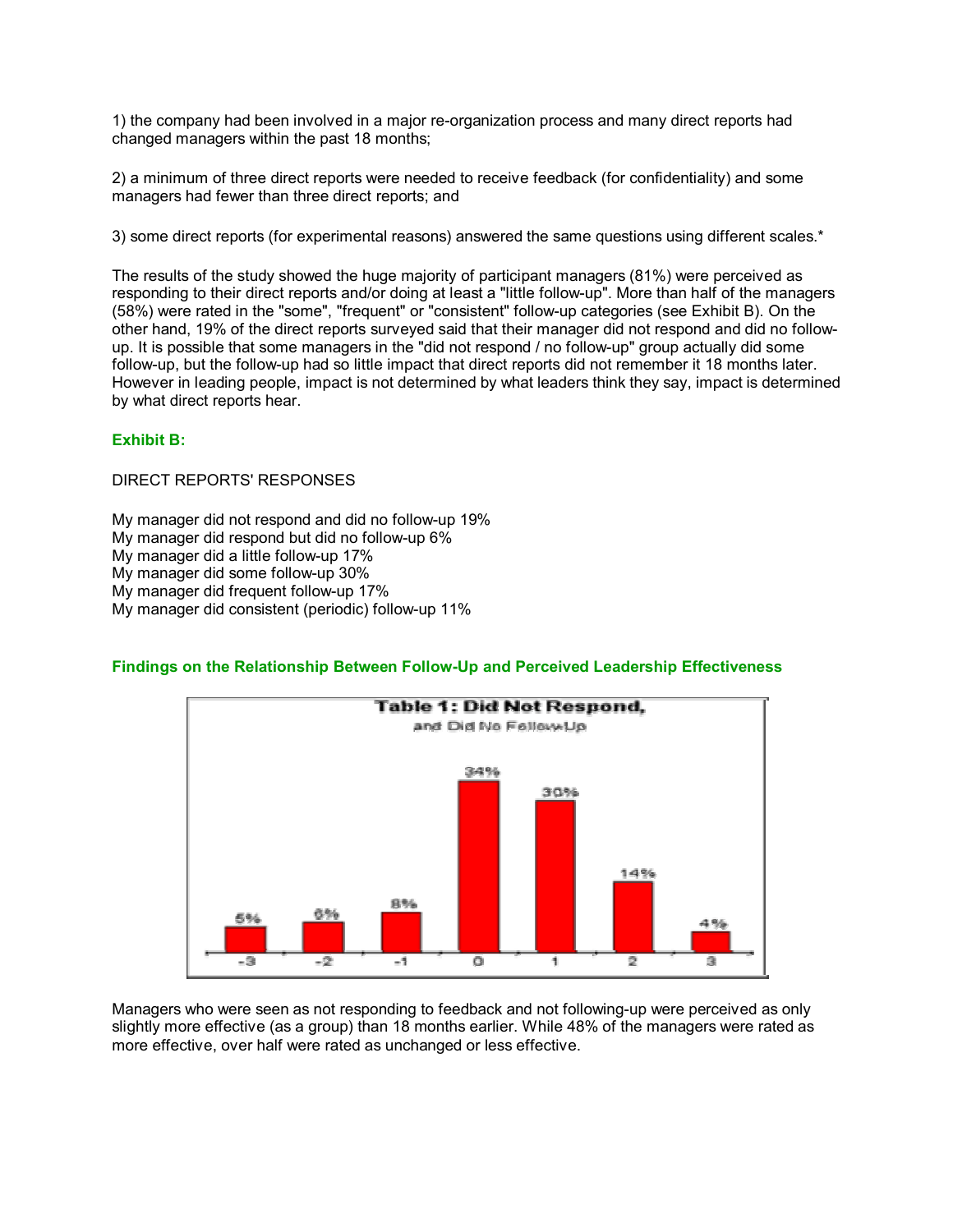

Managers who were seen as responding but doing no follow-up were perceived as no more effective than managers who did not respond at all. In fact, this group had the highest percentage of managers who were seen as getting worse (21%). One possible explanation for these results is that leaders who respond to feedback, promise change and then do nothing different may well be perceived by their direct reports as less effective. Raising expectations without delivering results can be a formula for increased dissatisfaction and decreased respect.



This Table shows the positive impact that even a little follow-up makes. Approximately two-thirds of the leaders in this group were viewed as more effective, with one-third rated as unchanged or less effective. The percent of leaders rated as less effective (10%) was approximately half that of Table 1 (19%) or Table 2 (21%). The "+2" and "+3" scores increased to 23%.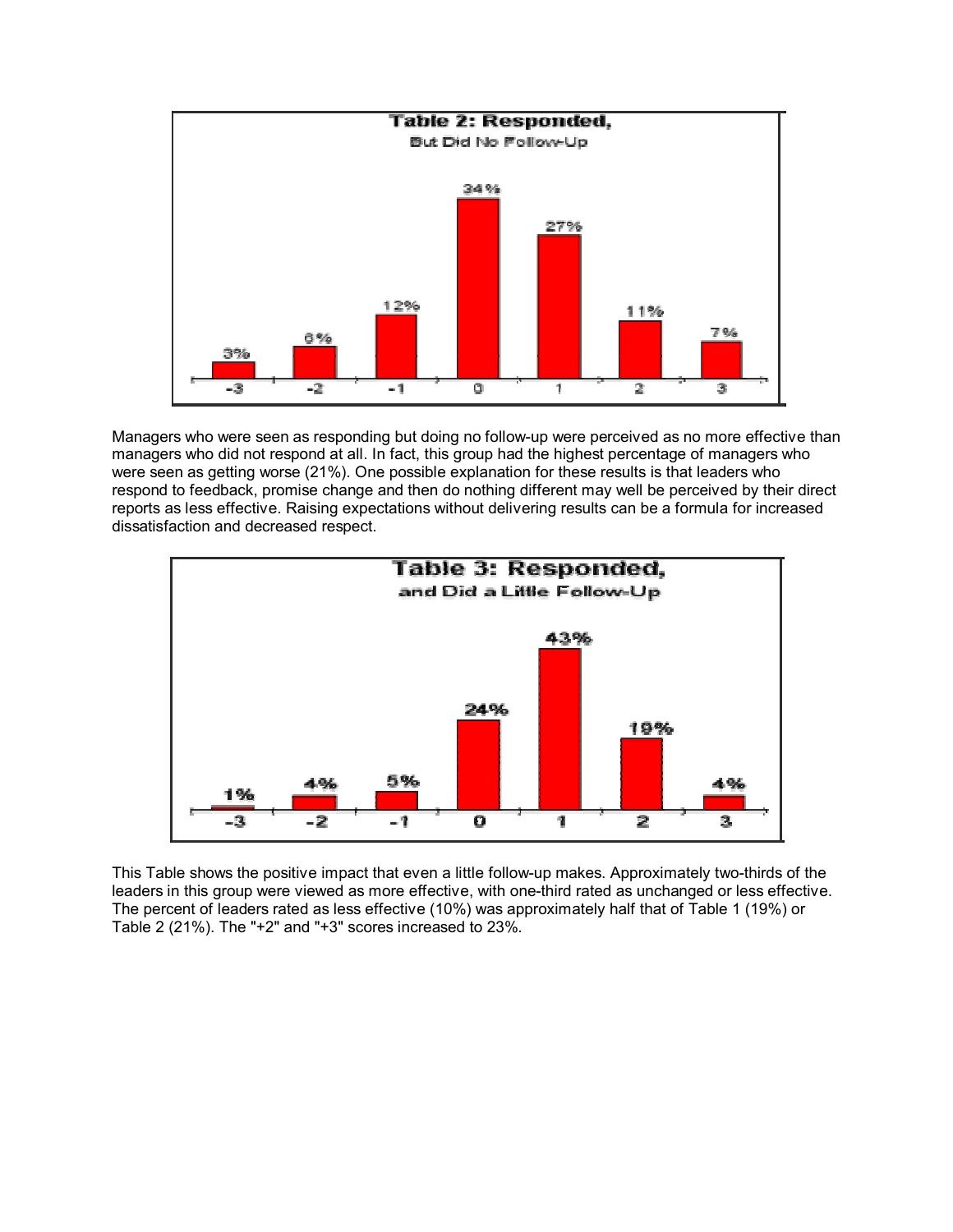

Managers rated in this Table, the some follow-up group, experienced another positive shift in scores, with 89% being rated more effective. Almost half of the leaders in this group (45%) were rated in the highest two categories (+2 or +3). The scores in the highest two categories almost doubled the scores from the "little follow-up" group.



Leaders who engaged in frequent follow-up were almost invariably perceived as more effective (95%). Almost none were seen as getting worse. This group also showed a major increase in the +2 and +3 categories. This Table has three times more leaders in the highest category (21%) as those in Table 4 (7%).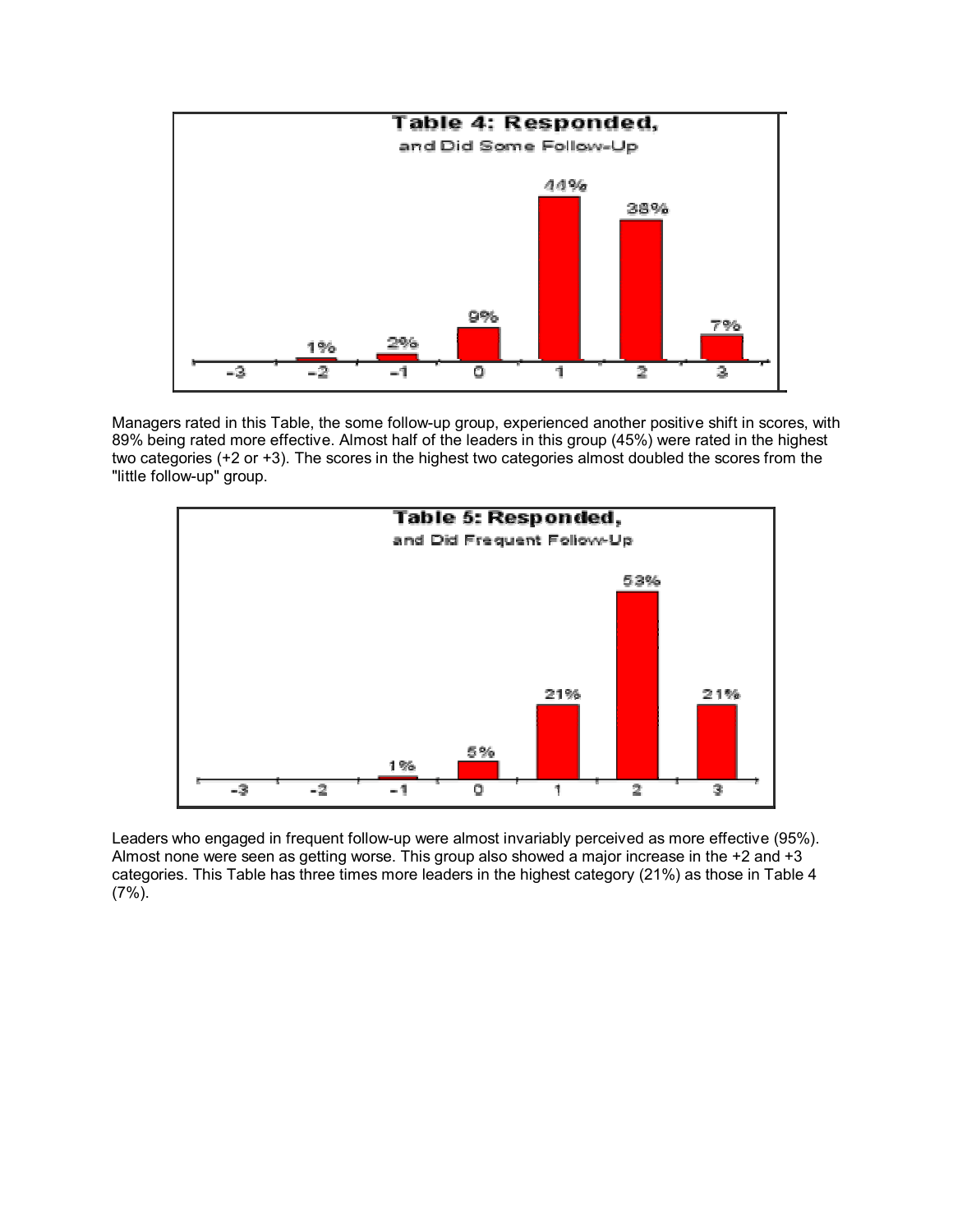

This Table shows the dramatic positive impact of consistent or periodic follow-up. Over half the leaders (55%) are rated in the highest possible category, while 86% are rated either +2 or +3.

#### **Related Research**

This study represents the responses of over 8,000 people in one of the 100 largest corporations in the United States. The results of this study have been replicated in research involving thousands of people in six major corporations. (Occasionally slightly different scales were used and slightly different questions were asked – the trend of the scores was always the same.) Related research is under way involving the perceptions of direct reports from over 20 different countries. So far, the results have been remarkably consistent.

Research is also being conducted concerning feedback from team members and customers. Initial results point to a very similar pattern - team members and suppliers who ask for feedback, respond in a positive manner and follow-up, are seen as dramatically increasing in effectiveness (by their team members and customers).

#### **Conclusions**

Peter Drucker has said that, "The leader of the past was a person who knew how to tell. The leader of the future will be a person who knows how to ask." This study validates the importance of asking. By asking for feedback, analyzing the results, developing a focused action plan for change and following-up (which is really asking again), leaders will almost invariably be perceived as more effective. Initial research indicates very similar results concerning team member and customer feedback.

While a great deal of corporate time money and effort is spent on training, very little is spent on follow-up. This research shows the powerful impact that ongoing follow-up can have in changing leadership effectiveness.

#### **What has been learned?**

Follow-up works. Many leadership development efforts focus exclusively on the "front-side" of the development process (impressive training, well-designed forms, clever slogans, and lots of "flash"). They do not focus on the "back-side" of the development process - the ongoing application of what is being learned.